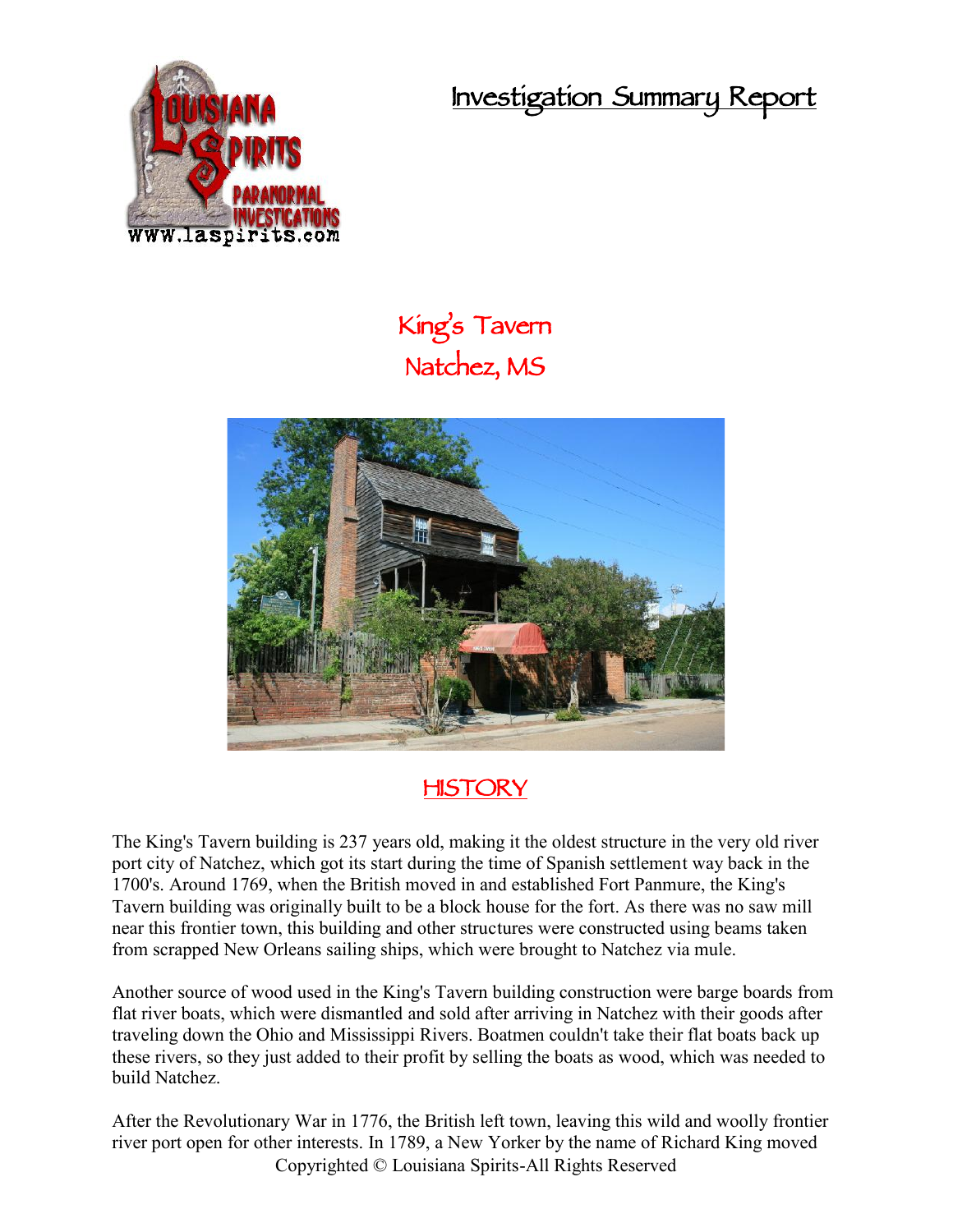his family to Natchez where he bought this block home and opened a combination tavern / inn / as well as the place where the town's mail was dropped off. His inn business was very successful because of the need for boatmen and weary stage riders to have a secure place to rest for the night. The upstairs rooms on the third floor were comfortable accommodations.

Selling drinks to townspeople and visitors as well was also a money maker. He also found himself to be very popular with people, because he received / sent the town's mail. Everyone congregated on the steps of his tavern, socializing and reading their mail. He enjoyed a celebrity status, and he and his wife became prominent and very much respected people in Natchez.

During this time, not so nice people with no redeeming values settled into Natchez, to prey on the boatmen and visitors, making a living from gambling, and robbing people, sometimes not thinking twice of killing their victims. After selling their goods and their flat boats for lumber, boatmen would spend the night at the King's Tavern, and then head home along the Natchez Trace Pathway. Highwaymen outlaws would hold them up, and usually kill them.

The infamous, sadistic Harpe brothers were such outlaws who took delight in torturing, mutilating and finally killing their victims. The Harpe brothers as well as other such men would then return to Natchez and stimulate the economy, perhaps staying at the King's Tavern, if not in the Natchez Under the Hill area, notorious for being a haven for people of questionable character.

Finally, one of the Harpe brothers stepped over the line, even for outlaws, and was killed and beheaded by his own kind. His head was displayed as a warning for others. However, with the invention of the steamboat, which could travel down and up the river as well, the need for this dangerous travel along Natchez Trace ended with this form of modern transportation. This development cut down on the lucrative stage business significantly, dropping the economic activity taking place at the King's Tavern. Richard King sold the King's Tavern in 1817. The building was once again a private home, becoming the Postalwaith family home for several generations, a total of 150 years, beginning in 1823.

In 1973, the building was sold and it eventually became a tavern and restaurant to serve both locals and visitors, taking the original name, the King's Tavern, open to both the living and the entities which stay there.

One of the Harpe brothers known as Big Harpe was staying at the tavern, paying for it from some money he stole from one of his victims. A mother with a fussy baby was staying in the attic room, trying to quiet the child. Big Harpe swaggered from the tavern area, went up to this attic room, grabbed the baby away. He swung the child by its feet, smashing it hard against the brick wall, killing it. He returned to the bar to buy another drink.

Richard King had hired a pretty 16 year old girl to be a server, called Madeline, a beautiful, engaging young woman, who caught the attention of Richard. Forgetting his wedding vows, Richard seduced Madeline, because he wanted her. Madeline gladly became his mistress in a hot passionate affair.

The stately Mrs. King found out about their illicit love. She decided to hire some thugs from Natchez Under the Hill to stab Madeline. Or, perhaps she killed Madeline herself. Madeline was made to go away, without a trace. Mrs. King or the men who killed her took Madeline's body and bricked them up in the chimney wall in the main room of the tavern, to hide this evil deed.